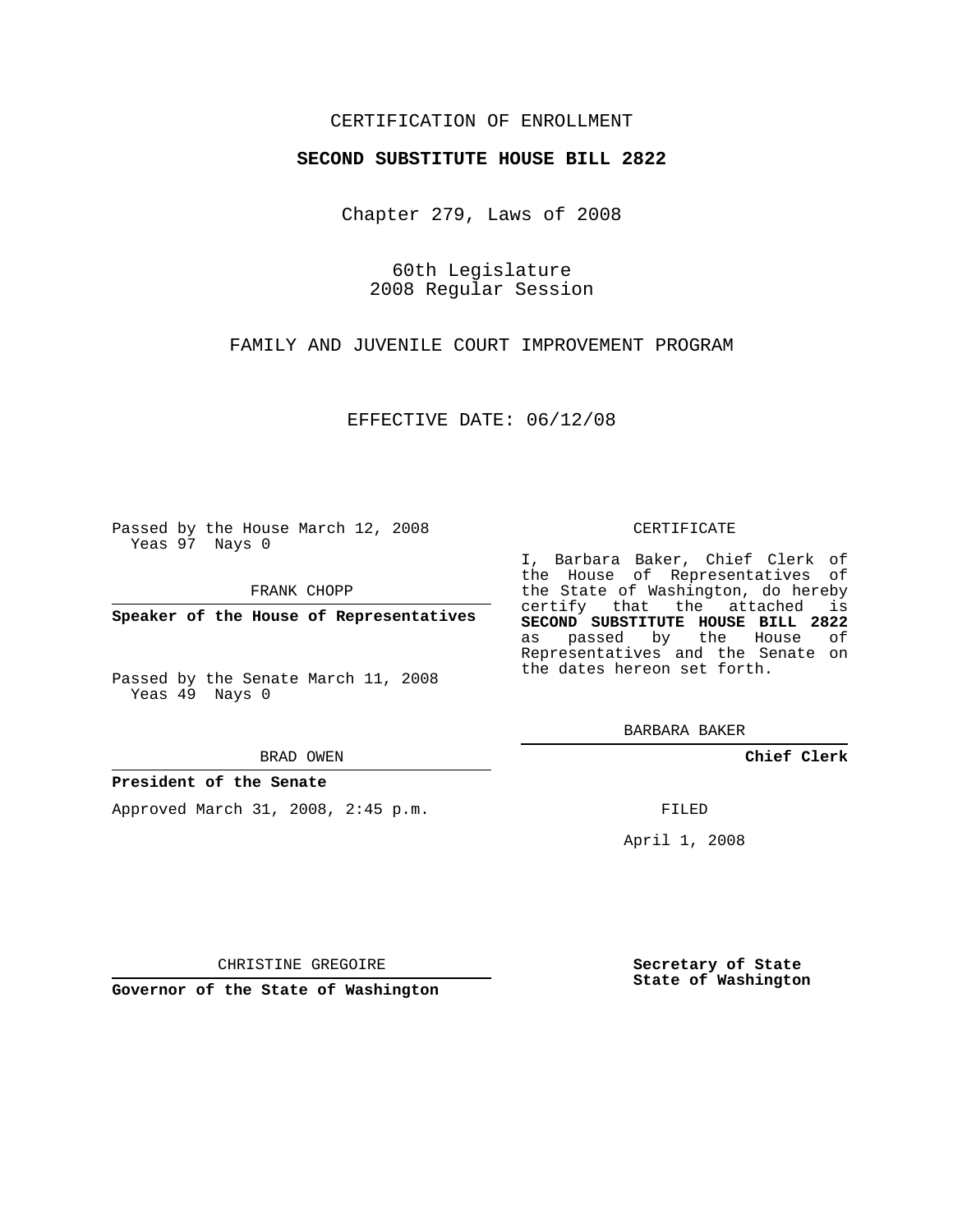# **SECOND SUBSTITUTE HOUSE BILL 2822** \_\_\_\_\_\_\_\_\_\_\_\_\_\_\_\_\_\_\_\_\_\_\_\_\_\_\_\_\_\_\_\_\_\_\_\_\_\_\_\_\_\_\_\_\_

\_\_\_\_\_\_\_\_\_\_\_\_\_\_\_\_\_\_\_\_\_\_\_\_\_\_\_\_\_\_\_\_\_\_\_\_\_\_\_\_\_\_\_\_\_

AS AMENDED BY THE SENATE

Passed Legislature - 2008 Regular Session

**State of Washington 60th Legislature 2008 Regular Session**

**By** House Appropriations (originally sponsored by Representatives Kagi, Walsh, Lantz, Dickerson, Haler, Sullivan, Seaquist, and Kenney)

READ FIRST TIME 02/12/08.

 AN ACT Relating to the family and juvenile court improvement program; amending RCW 2.56.030; adding new sections to chapter 2.56 RCW; and creating a new section.

BE IT ENACTED BY THE LEGISLATURE OF THE STATE OF WASHINGTON:

 NEW SECTION. **Sec. 1.** A new section is added to chapter 2.56 RCW to read as follows:

 Subject to the availability of funds appropriated therefor, the family and juvenile court improvement grant program is created.

 (1) The purpose of the program is to assist superior courts in improving their family and juvenile court systems, especially in dependency cases, with the goals of:

 (a) Assuring a stable and well-trained judiciary in family and juvenile law providing consistency of judicial officers hearing all of the proceedings in a case involving one family, especially in dependency cases; and

 (b) Ensuring judicial accountability in implementing specific principles and practices for family and juvenile court.

 (2) The administrator for the courts shall develop and administer the program subject to requirements in section 2 of this act. As part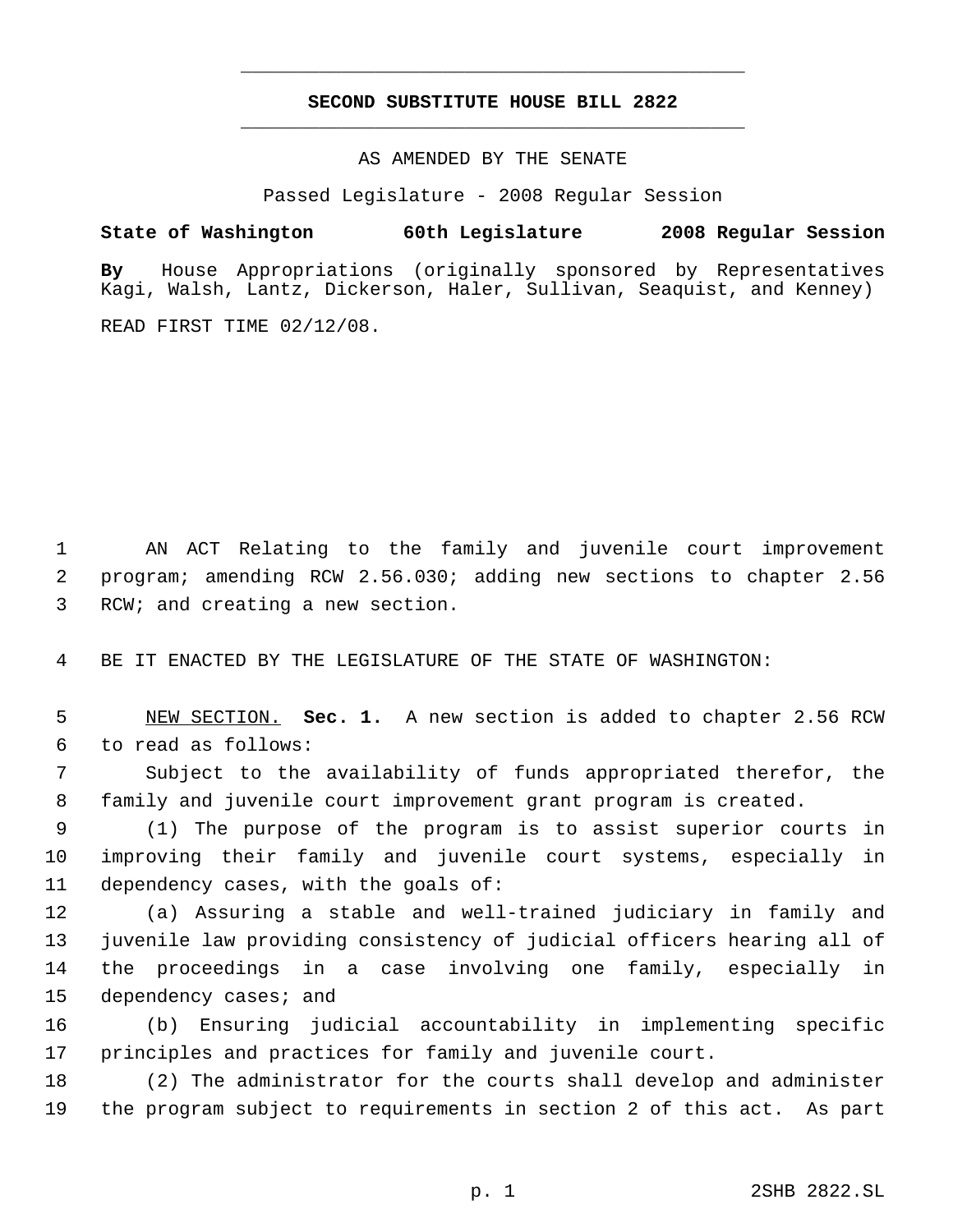of administering the program, the administrator for the courts shall define appropriate outcome measures, collect data, and gather information from courts receiving grants.

 NEW SECTION. **Sec. 2.** A new section is added to chapter 2.56 RCW to read as follows:

 (1) A superior court may apply for grants from the family and juvenile court improvement grant program by submitting a local improvement plan with the administrator for the courts. To be eligible for grant funds, a superior court's local improvement plan must meet the criteria developed by the administrator for the courts and approved by the board for judicial administration. The criteria must be consistent with the principles adopted for unified family courts. At a minimum, the criteria must require that the court's local improvement plan meet the following requirements:

 (a) Commit to a chief judge assignment to the family and juvenile 16 court for a minimum of two years;

 (b) Implementation of the principle of one judicial team hearing all of the proceedings in a case involving one family, especially in dependency cases;

 (c) Require court commissioners and judges assigned to family and juvenile court to receive a minimum of thirty hours specialized training in topics related to family and juvenile matters within six months of assuming duties in family and juvenile court. Where possible, courts should utilize local, statewide, and national training forums. A judicial officer's recorded educational history may be applied toward the thirty-hour requirement. The topics for training must include:

- (i) Parentage;
- (ii) Adoption;
- (iii) Domestic relations;
- (iv) Dependency and termination of parental rights;
- (v) Child development;
- (vi) The impact of child abuse and neglect;
- (vii) Domestic violence;
- (viii) Substance abuse;
- (ix) Mental health;
- (x) Juvenile status offenses;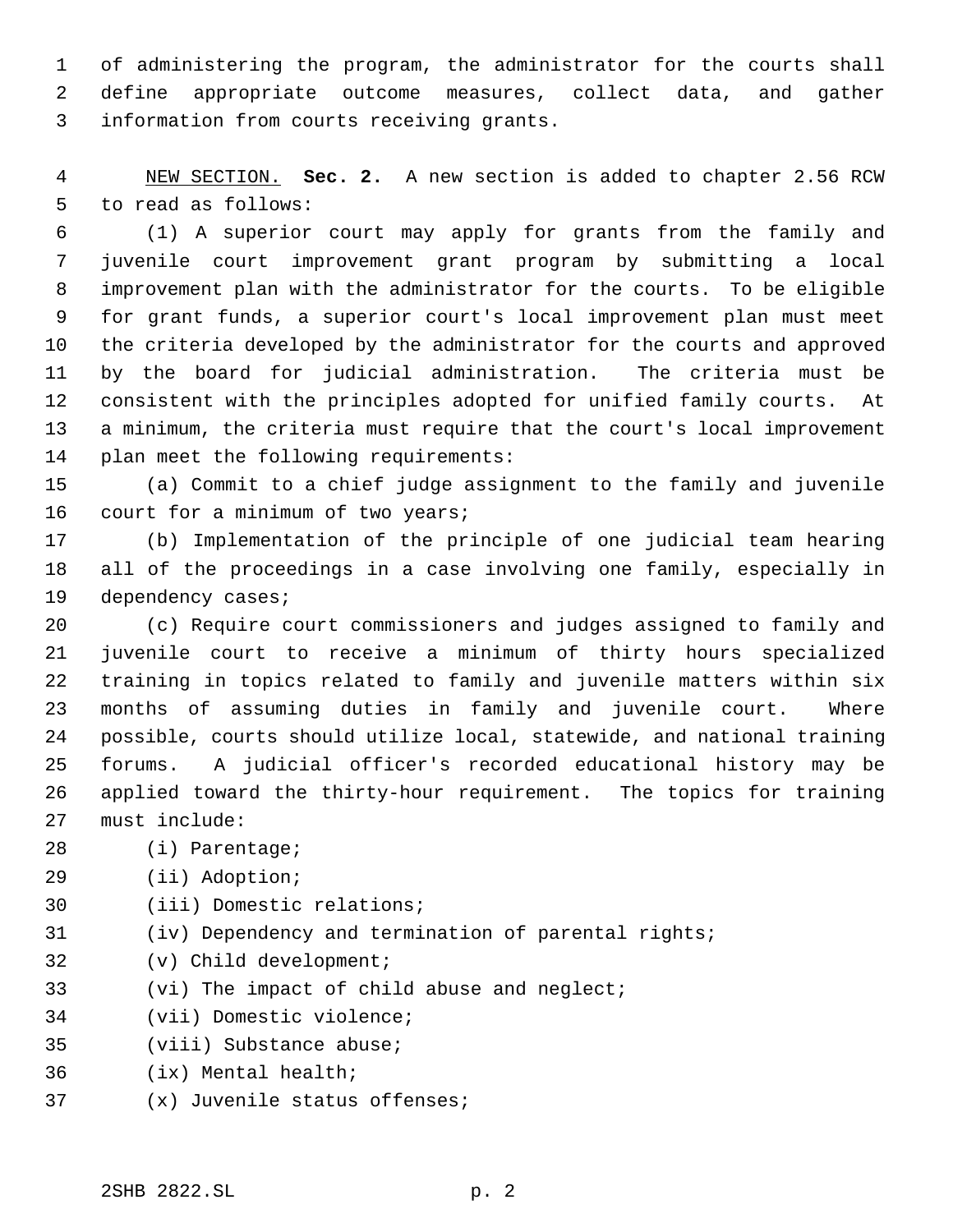- (xi) Juvenile offenders;
- (xii) Self-representation issues;

(xiii) Cultural competency;

 (xiv) Roles of family and juvenile court judges and commissioners; and

 (d) As part of the application for grant funds, submit a spending proposal detailing how the superior court would use the grant funds.

 (2) Courts receiving grant money must use the funds to improve and support family and juvenile court operations based on standards developed by the administrator for the courts and approved by the board for judicial administration. The standards may allow courts to use the funds to:

 (a) Pay for family and juvenile court training of commissioners and judges or pay for pro tem commissioners and judges to assist the court while the commissioners and judges receive training;

 (b) Increase judicial and nonjudicial staff, including administrative staff to improve case coordination and referrals in family and juvenile cases, guardian ad litem volunteers or court-appointed special advocates, security, and other staff;

 (c) Improve the court facility to better meet the needs of children and families;

 (d) Improve referral and treatment options for court participants, including enhancing court facilitator programs and family treatment court and increasing the availability of alternative dispute resolution;

 (e) Enhance existing family and children support services funded by the courts and expand access to social service programs for families 28 and children ordered by the court; and

 (f) Improve or support family and juvenile court operations in any other way deemed appropriate by the administrator for the courts.

 (3) The administrator for the courts shall allocate available grant moneys based upon the needs of the court as expressed in their local improvement plan.

 (4) Money received by the superior court under this program must be used to supplement, not supplant, any other local, state, and federal funds for the court.

 (5) Upon receipt of grant funds, the superior court shall submit to the administrator for the courts a spending plan detailing the use of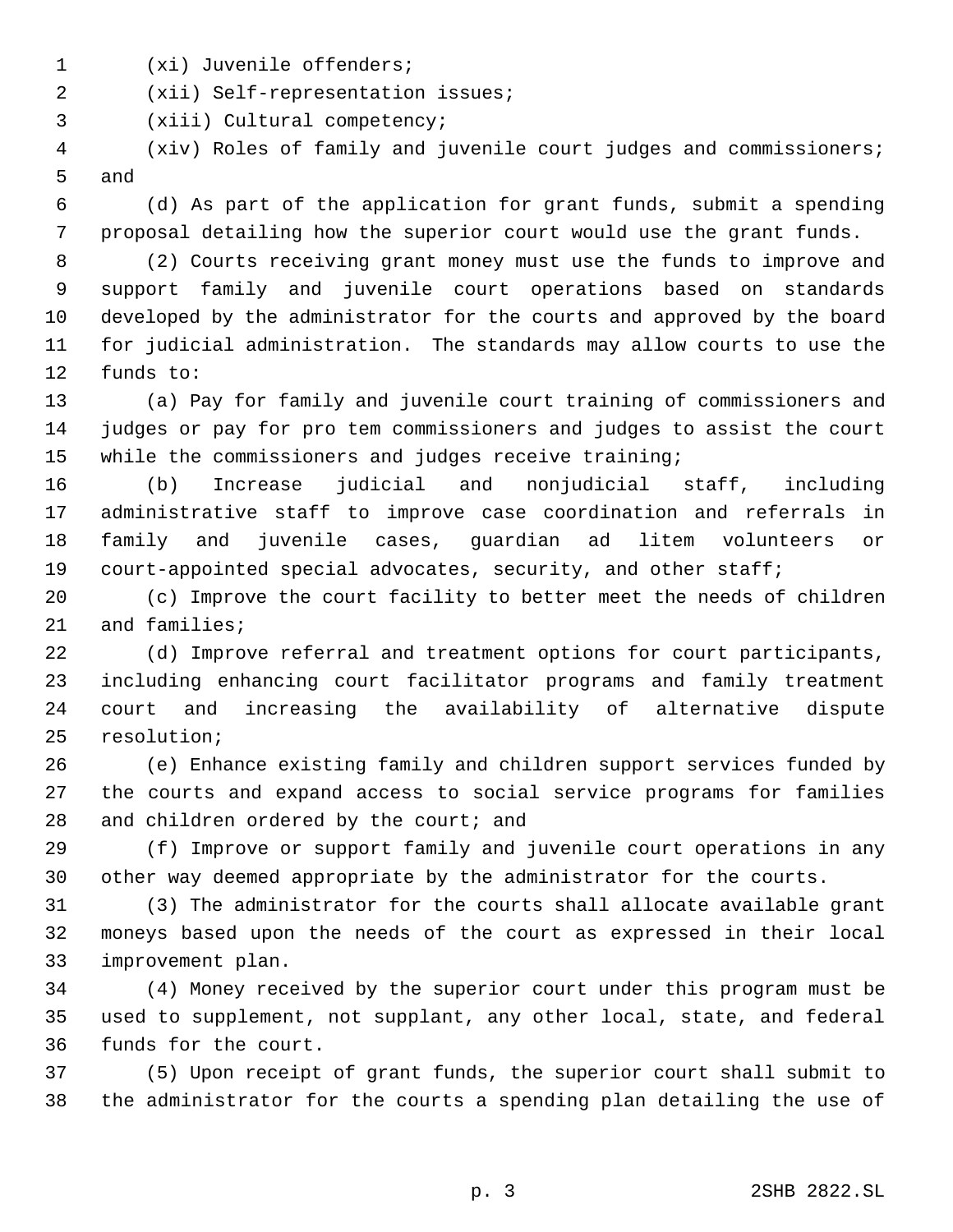funds. At the end of the fiscal year, the superior court shall submit to the administrator for the courts a financial report comparing the spending plan to actual expenditures. The administrator for the courts shall compile the financial reports and submit them to the appropriate committees of the legislature.

 **Sec. 3.** RCW 2.56.030 and 2007 c 496 s 302 are each amended to read as follows:

 The administrator for the courts shall, under the supervision and direction of the chief justice:

 (1) Examine the administrative methods and systems employed in the offices of the judges, clerks, stenographers, and employees of the courts and make recommendations, through the chief justice, for the 13 improvement of the same;

 (2) Examine the state of the dockets of the courts and determine 15 the need for assistance by any court;

 (3) Make recommendations to the chief justice relating to the assignment of judges where courts are in need of assistance and carry out the direction of the chief justice as to the assignments of judges to counties and districts where the courts are in need of assistance;

 (4) Collect and compile statistical and other data and make reports of the business transacted by the courts and transmit the same to the chief justice to the end that proper action may be taken in respect thereto;

 (5) Prepare and submit budget estimates of state appropriations necessary for the maintenance and operation of the judicial system and make recommendations in respect thereto;

 (6) Collect statistical and other data and make reports relating to the expenditure of public moneys, state and local, for the maintenance and operation of the judicial system and the offices connected therewith;

 (7) Obtain reports from clerks of courts in accordance with law or rules adopted by the supreme court of this state on cases and other judicial business in which action has been delayed beyond periods of time specified by law or rules of court and make report thereof to supreme court of this state;

 (8) Act as secretary of the judicial conference referred to in RCW 2.56.060;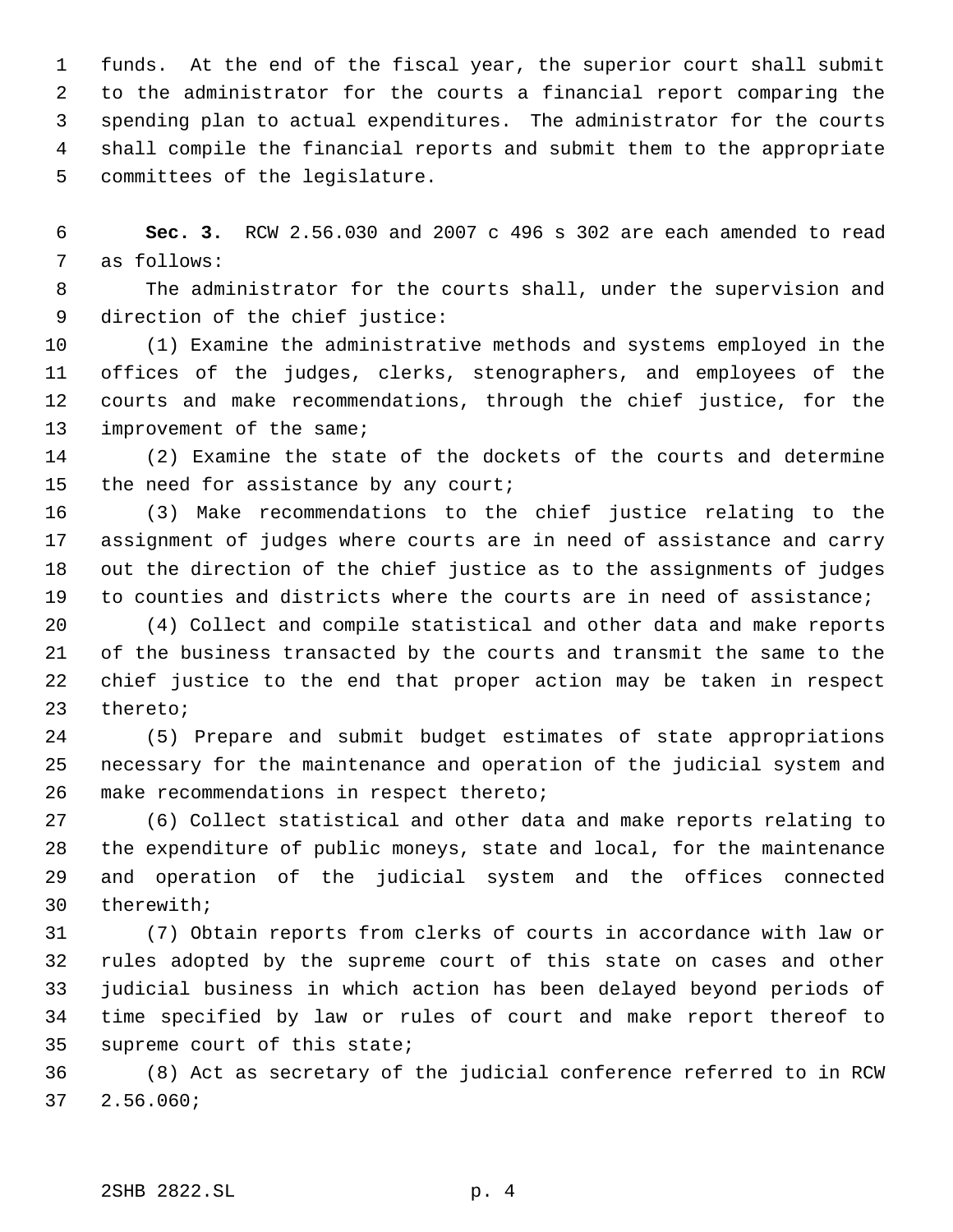(9) Submit annually, as of February 1st, to the chief justice, a report of the activities of the administrator's office for the preceding calendar year including activities related to courthouse security;

 (10) Administer programs and standards for the training and education of judicial personnel;

 (11) Examine the need for new superior court and district court judge positions under an objective workload analysis. The results of the objective workload analysis shall be reviewed by the board for judicial administration which shall make recommendations to the legislature. It is the intent of the legislature that an objective workload analysis become the basis for creating additional district and superior court positions, and recommendations should address that objective;

 (12) Provide staff to the judicial retirement account plan under chapter 2.14 RCW;

 (13) Attend to such other matters as may be assigned by the supreme court of this state;

 (14) Within available funds, develop a curriculum for a general understanding of child development, placement, and treatment resources, as well as specific legal skills and knowledge of relevant statutes including chapters 13.32A, 13.34, and 13.40 RCW, cases, court rules, interviewing skills, and special needs of the abused or neglected child. This curriculum shall be completed and made available to all juvenile court judges, court personnel, and service providers and be updated yearly to reflect changes in statutes, court rules, or case law;

 (15) Develop, in consultation with the entities set forth in RCW 2.56.150(3), a comprehensive statewide curriculum for persons who act as guardians ad litem under Title 13 or 26 RCW. The curriculum shall be made available July 1, 2008, and include specialty sections on child development, child sexual abuse, child physical abuse, child neglect, domestic violence, clinical and forensic investigative and interviewing techniques, family reconciliation and mediation services, and relevant statutory and legal requirements. The curriculum shall be made available to all superior court judges, court personnel, and all persons who act as guardians ad litem;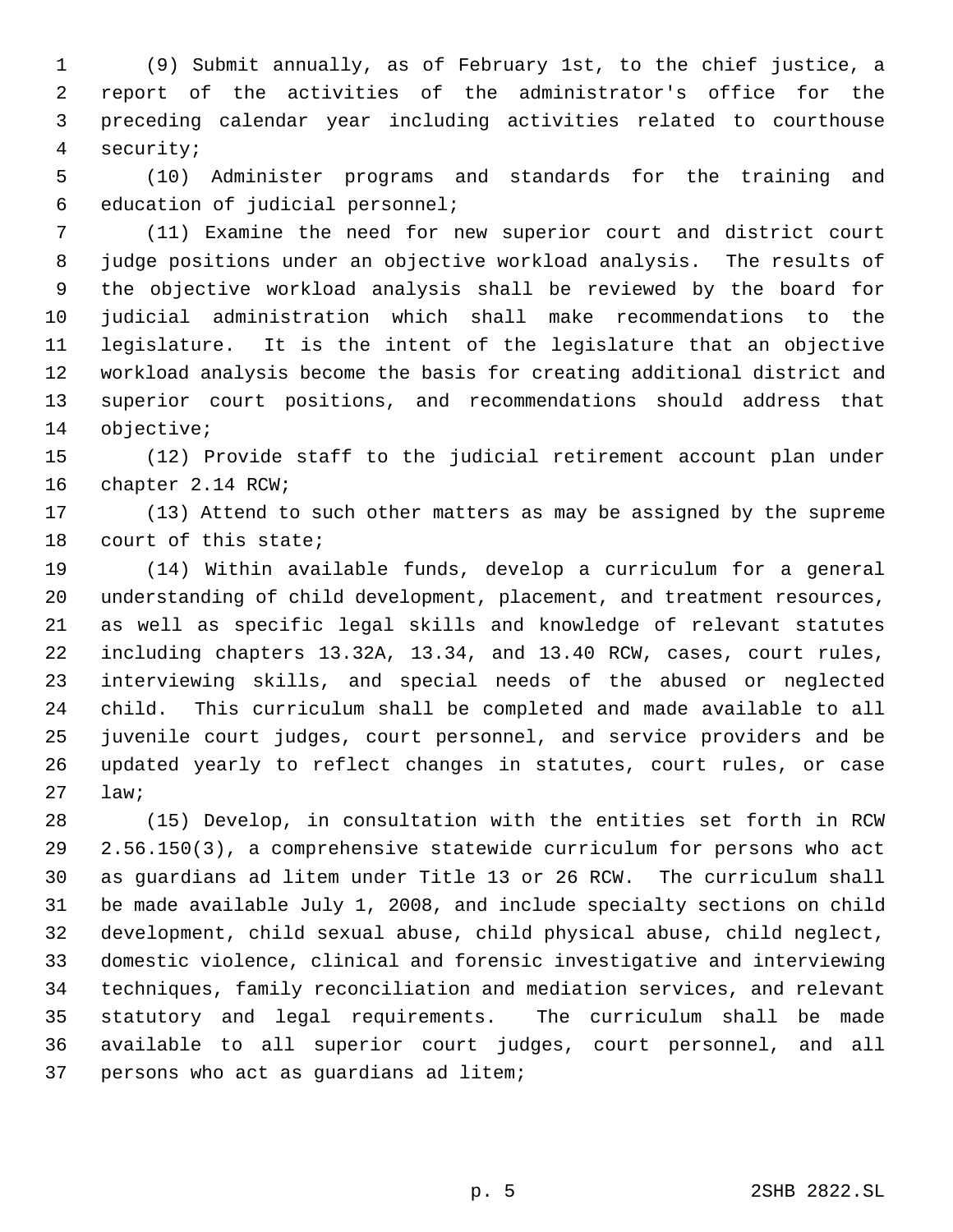(16) Develop a curriculum for a general understanding of crimes of malicious harassment, as well as specific legal skills and knowledge of RCW 9A.36.080, relevant cases, court rules, and the special needs of malicious harassment victims. This curriculum shall be made available to all superior court and court of appeals judges and to all justices of the supreme court;

 (17) Develop, in consultation with the criminal justice training commission and the commissions established under chapters 43.113, 43.115, and 43.117 RCW, a curriculum for a general understanding of ethnic and cultural diversity and its implications for working with youth of color and their families. The curriculum shall be available to all superior court judges and court commissioners assigned to juvenile court, and other court personnel. Ethnic and cultural diversity training shall be provided annually so as to incorporate cultural sensitivity and awareness into the daily operation of juvenile courts statewide;

 (18) Authorize the use of closed circuit television and other electronic equipment in judicial proceedings. The administrator shall promulgate necessary standards and procedures and shall provide technical assistance to courts as required;

 (19) Develop a Washington family law handbook in accordance with RCW 2.56.180;

 (20) Administer state funds for improving the operation of the courts and provide support for court coordinating councils, under the direction of the board for judicial administration;

 (21) Administer the family and juvenile court improvement grant program;

 (22)(a) Administer and distribute amounts appropriated from the equal justice subaccount under RCW 43.08.250(2) for district court judges' and qualifying elected municipal court judges' salary contributions. The administrator for the courts shall develop a distribution formula for these amounts that does not differentiate between district and elected municipal court judges.

 (b) A city qualifies for state contribution of elected municipal court judges' salaries under (a) of this subsection if:

(i) The judge is serving in an elected position;

(ii) The city has established by ordinance that a full-time judge